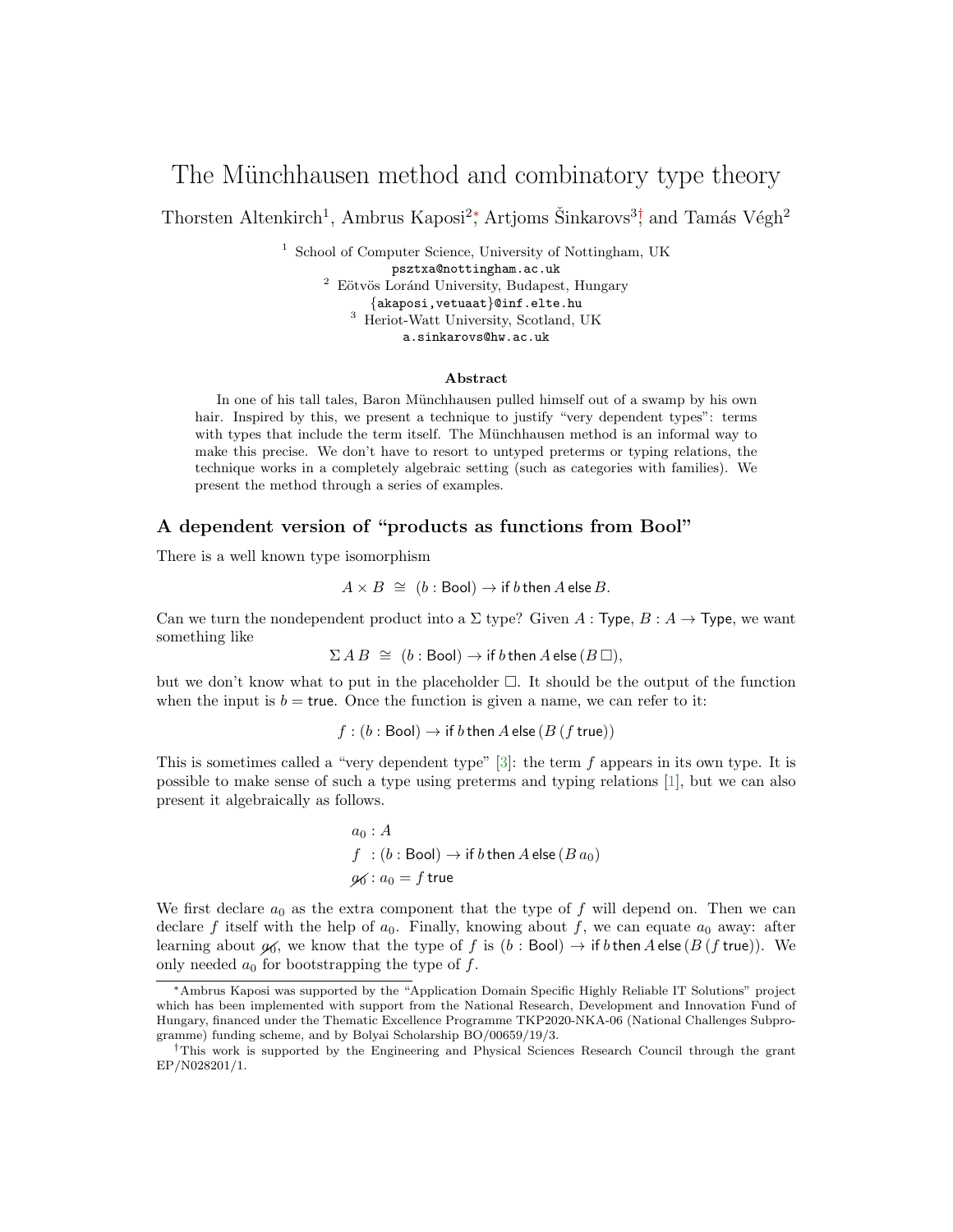# Type theory without types

A well-known example of the same technique is equating the sort of types away. We declare the sorts and operations of type theory as follows.

$$
\begin{aligned} &\mathsf{Con}:\mathsf{Type} \\ &\mathsf{Ty}~: \mathsf{Con} \rightarrow \mathsf{Type} \\ &\mathsf{Tm}:(\Gamma:\mathsf{Con}) \rightarrow \mathsf{Ty}\,\Gamma \rightarrow \mathsf{Type} \\ &\mathsf{U}~: \mathsf{Ty}\,\Gamma \\ &\mathcal{W}~: \mathsf{Ty}\,\Gamma = \mathsf{Tm}\,\Gamma\,\mathsf{U} \end{aligned}
$$

We have to introduce types, but once we have  $\mathcal{Y}_y$ , we know that types are just terms of type U. Note that such a theory would be inconsistent through Russell's paradox, but it is easy to fix this by stratification (adding natural number indices to  $Ty$  and  $U$ , see [\[5\]](#page-2-2)). Thus Münchhausen provides an algebraic way to define universes à la Russell, that is, a type theory without types: we use types only for bootstrapping.

## Type theory without contexts

Just as we equated types away, we can do the same with contexts and substitutions. We start with the signature for categories with families  $(CwF [2])$  $(CwF [2])$  $(CwF [2])$  with the four sorts Con : Type, Sub : Con  $\rightarrow$  Con  $\rightarrow$  Type, Ty : Con  $\rightarrow$  Type, Tm : (Γ : Con)  $\rightarrow$  Ty  $\Gamma \rightarrow$  Type, empty context  $\diamond$ : Con, context extension  $-\triangleright -$ : (Γ: Con)  $\rightarrow$  Ty  $\Gamma \rightarrow$  Con, and we have  $\top$  and  $\Sigma$  types. Then we add equations such as  $Con = Ty \circ$ ,  $Sub \Delta \Gamma = \text{Im} \Delta (\Gamma[\epsilon]), \sigma \circ \delta = \sigma[\delta], \Gamma \triangleright A = \Sigma \Gamma (A[\mathbf{q}]).$  In the end we have e.g.  $\textsf{Tm} : (\Gamma : \textsf{Ty} \top) \to \textsf{Ty} \Gamma \to \textsf{Type}$  and  $\Sigma : (A : \textsf{Ty} \Gamma) \to \textsf{Ty} (\Sigma \Gamma (A[\mathfrak{q}])) \to \textsf{Ty} \Gamma$ .

The language with all these equations can be justified: any CwF with  $\top$  and  $\Sigma$  can be turned into an equivalent CwF which satisfies all these equations. There is an analogous model construction for type theory with types, and the two model constructions can be combined.

#### Towards type theory without contexts for real

Simply typed combinator calculus is a language where contexts are not even present for bootstrapping [\[4\]](#page-2-4). There are no variables, function space is built-in and the combinators S and K are used to define functions. Due to the technical challenges which come with not being able to use variables [\[6\]](#page-2-5), combinator calculus was never extended to dependent types. We are in the process of defining a combinatory (dependent) type theory using M¨unchhausen's technique.

We first introduce types Ty : Type, terms indexed by types  $\text{Tm} : \text{Ty} \rightarrow \text{Type}$ , a universe U : Ty with the equation Ty = Tm U, then we introduce families –  $\Rightarrow$ U : Ty  $\rightarrow$  Ty with instantiation –  $\phi - : \text{Im}(A \Rightarrow U) \rightarrow \text{Im}(A \rightarrow Y)$ . Now we are in the position of declaring dependent function space  $\Pi : (A : Ty) \to \text{Tm}((A \Rightarrow U) \Rightarrow U)$  and application  $-\cdot - : \text{Tm}(\Pi A \$  $B) \rightarrow (a : \textsf{Trn}\,A) \rightarrow \textsf{Trn}\,(B \, \text{\$} a)$ . We introduce constant families  $\mathsf{K}_{\mathsf{f}} : \textsf{Ty} \rightarrow \textsf{Trn}\,(B \, \Rightarrow \textsf{U})$ with the equation  $K_f A \$   $b = A$  which allows us to express the non-dependent function type  $A \Rightarrow B := \Pi A \$ (K<sub>f</sub> B). Using a helper combinator  $-\Rightarrow_{\mathsf{K}}$  – :  $\mathsf{Tm}(A \Rightarrow U) \rightarrow \mathsf{Ty} \rightarrow \mathsf{Tm}(A \Rightarrow U)$ with equation  $(B \Rightarrow_K C)$  \$  $a = B$  \$  $a \Rightarrow C$ , we can can express the dependent version of the K combinator K : Tm ( $\Pi A \$  B  $\Rightarrow$  K A) with equation K  $\cdot a \cdot b = a$ . We can do the same for the dependently typed S combinator.

Our goal is to show that the syntax of combinatory type theory is equivalent to the syntax of CwF with  $\top$ ,  $\Sigma$ ,  $\Pi$  and universes.